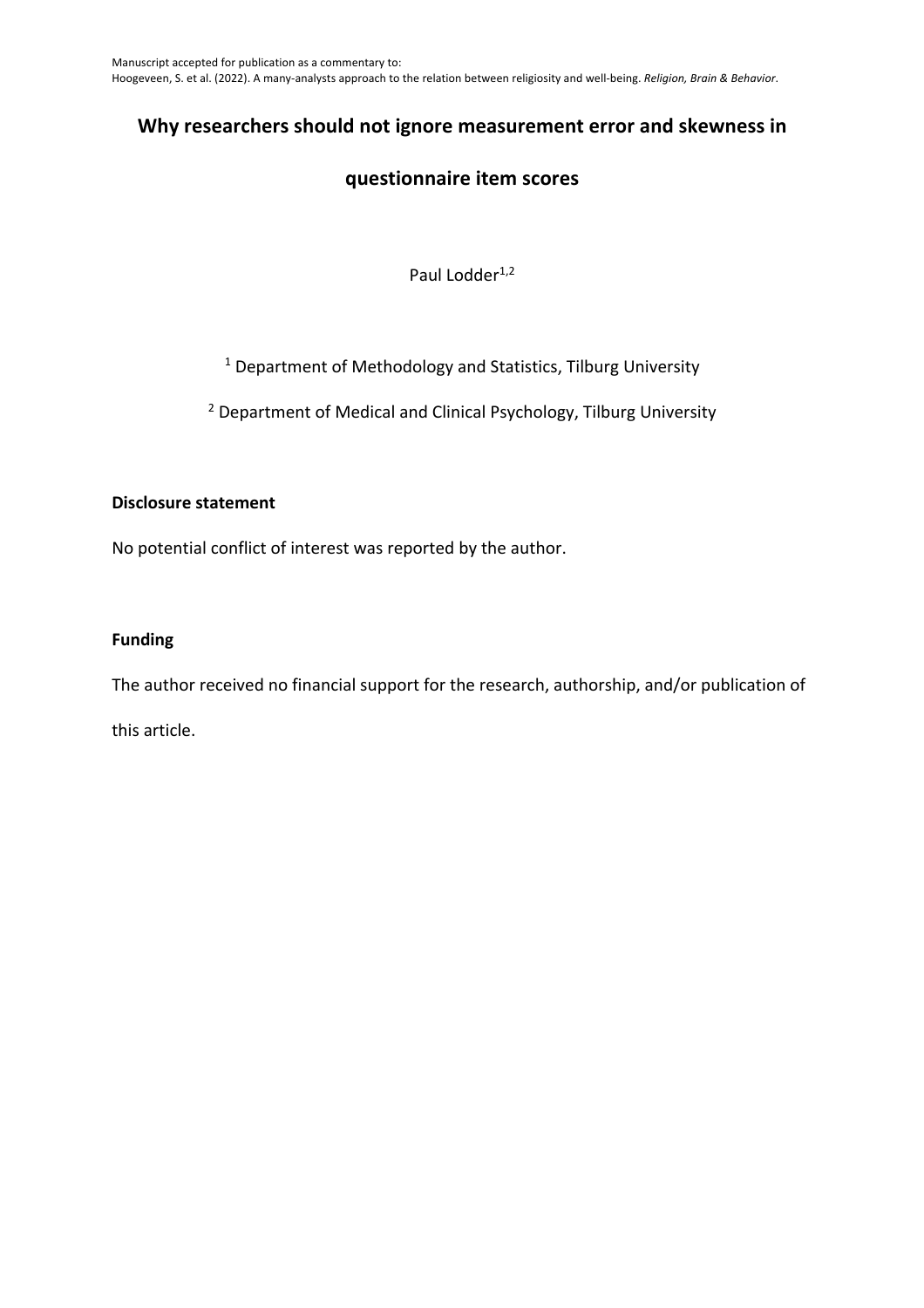Researchers commonly study associations between latent variables measured with items showing ordinal and skewed score distributions. For instance, in the many analysts religion project (The MARP Team, 2022) such distributions apply to the item scores measuring the latent variables religiosity, perceived cultural norms and well-being (see supplementary Figure 1). Researchers can estimate associations between latent variables according to several statistical methods that vary for instance in how they handle the presence of skewness and measurement error in the item scores (Lodder et al., 2019). Choices made by researchers during the analysis process can influence the conclusions drawn from statistical analyses (Wicherts et al., 2016). Indeed, differences between MARP teams in such analysis choices explains the heterogeneity in estimated effect sizes.

When researchers operationalize latent variables as the mean or sum of item scores then they assume that these latent variables are measured without error. Including such observed scores in regression analyses generally produces underestimated latent variable associations, a phenomenon called attenuation bias (Spearman, 1904). This bias is especially relevant when testing interaction effects because the product term typically used to model an interaction effect not only multiplies true score variance, but also measurement error variance, thus further reducing the reliability of the interaction term (Busemeyer & Jones, 1983). Besides containing measurement error, the item scores of psychological questionnaires are often not normally distributed (e.g., Reise & Waller, 2009). Using statistical models that incorrectly assume such skewed ordinal items to be continuous and normally distributed can result in biased parameter estimates (Dolan, 1994; Rhemtulla, Brosseau-Liard, & Savalei, 2012). In this commentary I use a computer simulation to illustrate that ignoring skewness or measurement error in questionnaire item scores often results in biased effect estimates, especially when testing interaction effects. These simulation findings may explain some heterogeneity in the effects estimated by the participating MARP teams.

I simulated 800 datasets with scores on two independent (X and Z) and one dependent (Y) latent variable. In the structural model I simulated either a main effect (X) or an interaction effect (X\*Z) on Y. When generating item scores from a factor model, I varied item skewness by using symmetrical or asymmetrical threshold parameters that map the ordinal item responses to an underlying continuous latent item response (Flora & Curran, 2004). This resulted in four skewness conditions: (1) no skewed item scores; (2) positively skewed item scores for X and Z; (3) negatively skewed item scores for Y; (4) positively skewed item scores for X and Z, and negatively skewed item scores for Y.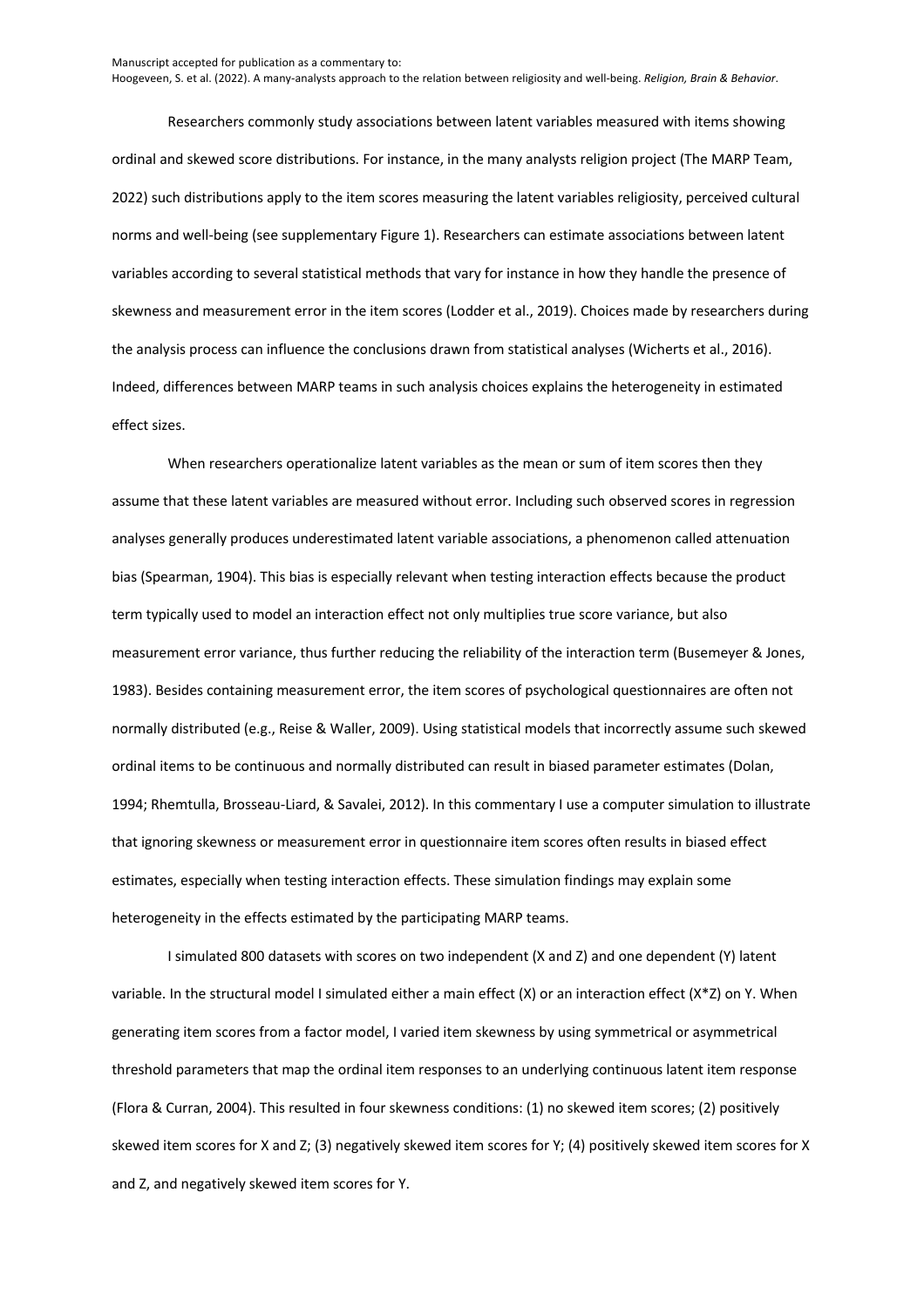Manuscript accepted for publication as a commentary to: Hoogeveen, S. et al. (2022). A many-analysts approach to the relation between religiosity and well-being. *Religion, Brain & Behavior*.

Each of the 800 simulated datasets was analyzed using three methods: (1) a regression using the sums of observed item scores, (2) a structural equation model (SEM) assuming continuous item scores, and (3) a SEM for ordered categorical items (CATSEM), which is the approach that I have used to analyze the MARP data (Team 26: https://osf.io/m7hck/). Both SEM and CATSEM can handle the measurement error in the item scores when estimating the association between latent variables. SEM assumes that the item scores are continuous and linearly related to the measured latent construct, an assumption likely violated when modeling skewed ordinal data (Flora, LaBrish & Chalmers, 2012). CATSEM does not make this assumption because it nonlinearly maps the observed ordinal item scores to a continuous normally distributed latent response variable using a set of threshold parameters. For each simulation condition, I visualized the absolute- and relative bias using boxplots. Next, empirical MARP estimates were aggregated and compared across the three methods using a random effects meta-analysis. The R-script and a more detailed methods section can be found in the supplement.

Figure 1 shows for each method the bias in the estimated regression coefficients of the main- and interaction effects. The dashed grey lines indicate the acceptable margin of 10% relative bias. The results show that CATSEM on average produced acceptable estimates in all simulation conditions. SEM was unbiased when item scores were normally distributed, but it underestimated the true effect when the item scores of either the independent or dependent latent variables were skewed. Observed score regression produced underestimated effects, especially interactions. This bias increased when the item scores of independent variables were positively skewed.

To relate the simulation results to the estimates by the MARP teams, Figure 2 shows for each method the estimated standardized regression coefficients for the main effect of religiosity (left panel) and the interaction between religiosity and perceived cultural norms (right panel). The figure also indicates the overall effect size and 95% confidence interval estimated in a random effects meta-analysis including all teams using each method. There was considerable heterogeneity in the estimates of the observed score regression approaches. Nevertheless, on average this method produced significantly smaller interaction effects than the two SEM methods (B = -0.028, 95%CI = -0.051 to -0.005), while this difference for the main effects did not reach significance (B = -0.021, 95%CI = -0.059 to 0.017). The difference between the two SEM methods was not statistically significant, yet this comparison was underpowered due to the small number of teams using those methods.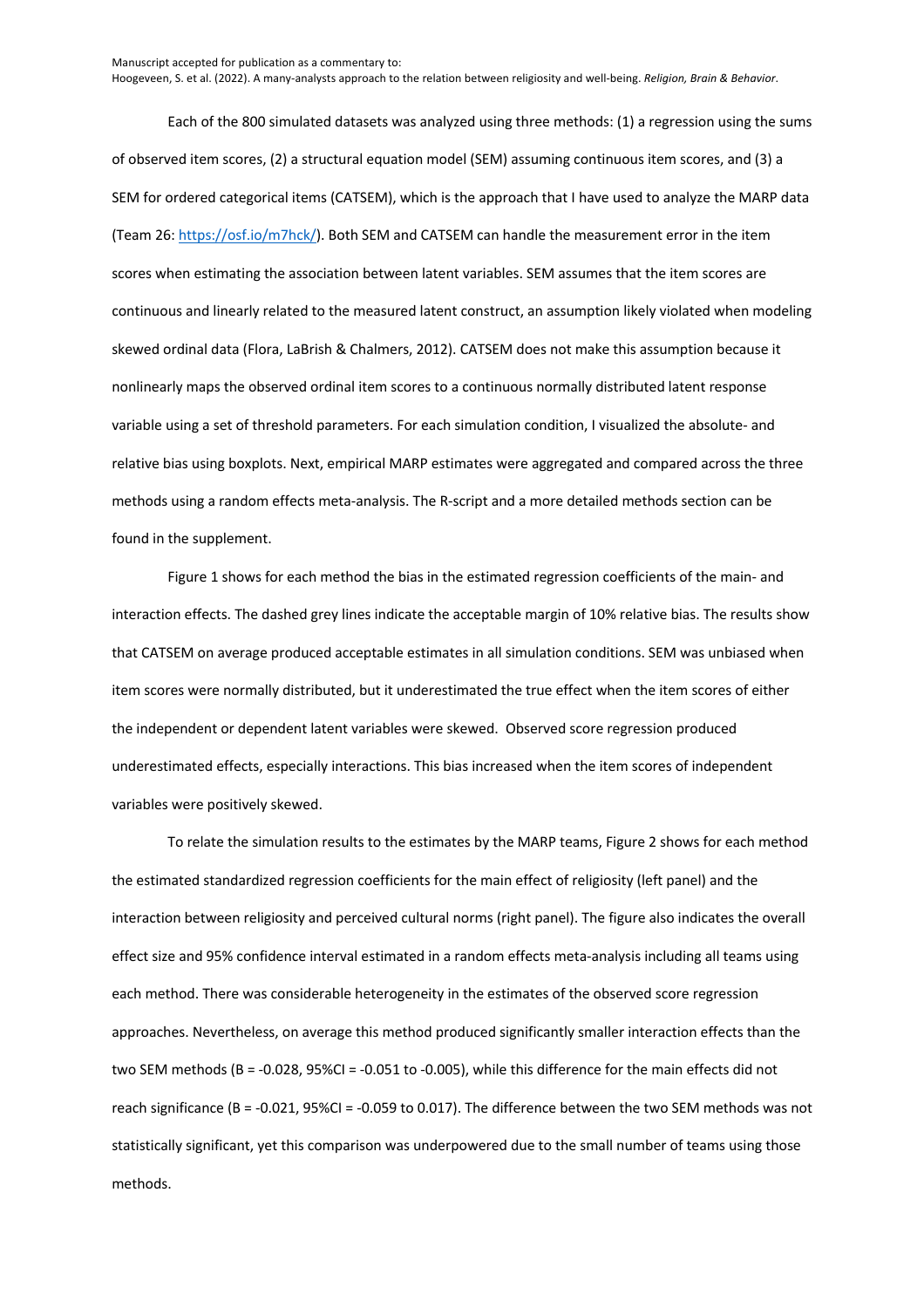The current findings illustrate that ignoring measurement error produces underestimated regression estimates, especially with respect to interaction effects. This result echoes earlier work showing that SEM produces less biased interaction effect estimates than observed score regression under a wide range of simulation conditions (Lodder et al., 2019). The current findings also suggest that ignoring skewness further increases the negative bias in the estimated main- and interaction effects. This resonates with previous work showing that SEM and observed score regression produce biased interaction effect estimates when item scores are ordinal and positively skewed (Lodder, Emons, Denollet & Wicherts, 2021). The current simulation findings may in part explain the differences between participating MARP teams in the estimated main- and interaction effects. The non-significant interaction effects reported by MARP teams that have used a linear regression on observed scores may in fact be false negative conclusions due to underestimated interaction effects. The current study highlights the importance of inspecting item score distributions and questionnaire reliability before choosing a statistical model. Researchers are recommended to use CATSEM when testing associations between latent variables that are measured with skewed ordinal item scores. Not doing so risks underestimated associations, especially when estimating interaction effects.

#### **References**

- Busemeyer, J. R., & Jones, L. E. (1983). Analysis of multiplicative combination rules when the causal variables are measured with error. *Psychological Bulletin, 93(3),* 549. doi:10.1037/0033-2909.93.3.549
- Dolan, C. V. (1994). Factor analysis of variables with 2, 3, 5 and 7 response categories: A comparison of categorical variable estimators using simulated data. *British Journal of Mathematical and Statistical Psychology, 47(2),* 309–326. doi:10.1111/j.2044-8317.1994.tb01039.x
- Flora, D. B., & Curran, P. J. (2004). An empirical evaluation of alternative methods of estimation for confirmatory factor analysis with ordinal data. *Psychological methods, 9(4)*, 466.
- Flora, D. B., LaBrish, C., & Chalmers, R. P. (2012). Old and new ideas for data screening and assumption testing for exploratory and confirmatory factor analysis. *Frontiers in Psychology, 3,* 55.
- Lodder, P., Emons, W. H., Denollet, J., & Wicherts, J. M. (2021). Latent logistic interaction modeling: A simulation and empirical illustration of Type D personality. *Structural Equation Modeling: A Multidisciplinary Journal, 28(3),* 440- 462.
- Lodder, P., Denollet, J., Emons, W. H., Nefs, G., Pouwer, F., Speight, J., & Wicherts, J. M. (2019). Modeling interactions between latent variables in research on Type D personality: A Monte Carlo simulation and clinical study of depression and anxiety. *Multivariate behavioral research, 54(5),* 637-665.
- Muthén, B., & Kaplan, D. (1985). A comparison of some methodologies for the factor analysis of non-normal Likert variables. British Journal of Mathematical and Statistical Psychology, 38(2), 171–189. doi:10.1111/j.2044- 8317.1985.tb00832.x
- Reise, S. P., & Waller, N. G. (2009). Item response theory and clinical measurement. *Annual Review of Clinical Psychology, 5(1),* 27–48. doi:10.1146/annurev.clinpsy.032408.153553
- Rhemtulla, M., Brosseau-Liard, P. É., & Savalei, V. (2012). When can categorical variables be treated as continuous? A comparison of robust continuous and categorical SEM estimation methods under suboptimal conditions. *Psychological Methods, 17(3),* 354. doi:10.1037/a0029315
- Spearman, C. (1904). The proof and measurement of association between two things. *The American Journal of Psychology, 15(1),* 72–101. doi:10.2307/1412159
- The MARP Team (2022). A Many-Analysts Approach to the Relation Between Religiosity and Well-being. Manuscript in preparation.
- Wicherts, J. M., Veldkamp, C. L., Augusteijn, H. E., Bakker, M., Van Aert, R., & Van Assen, M. A. (2016). Degrees of freedom in planning, running, analyzing, and reporting psychological studies: A checklist to avoid p-hacking. *Frontiers in psychology, 7*, 1832.